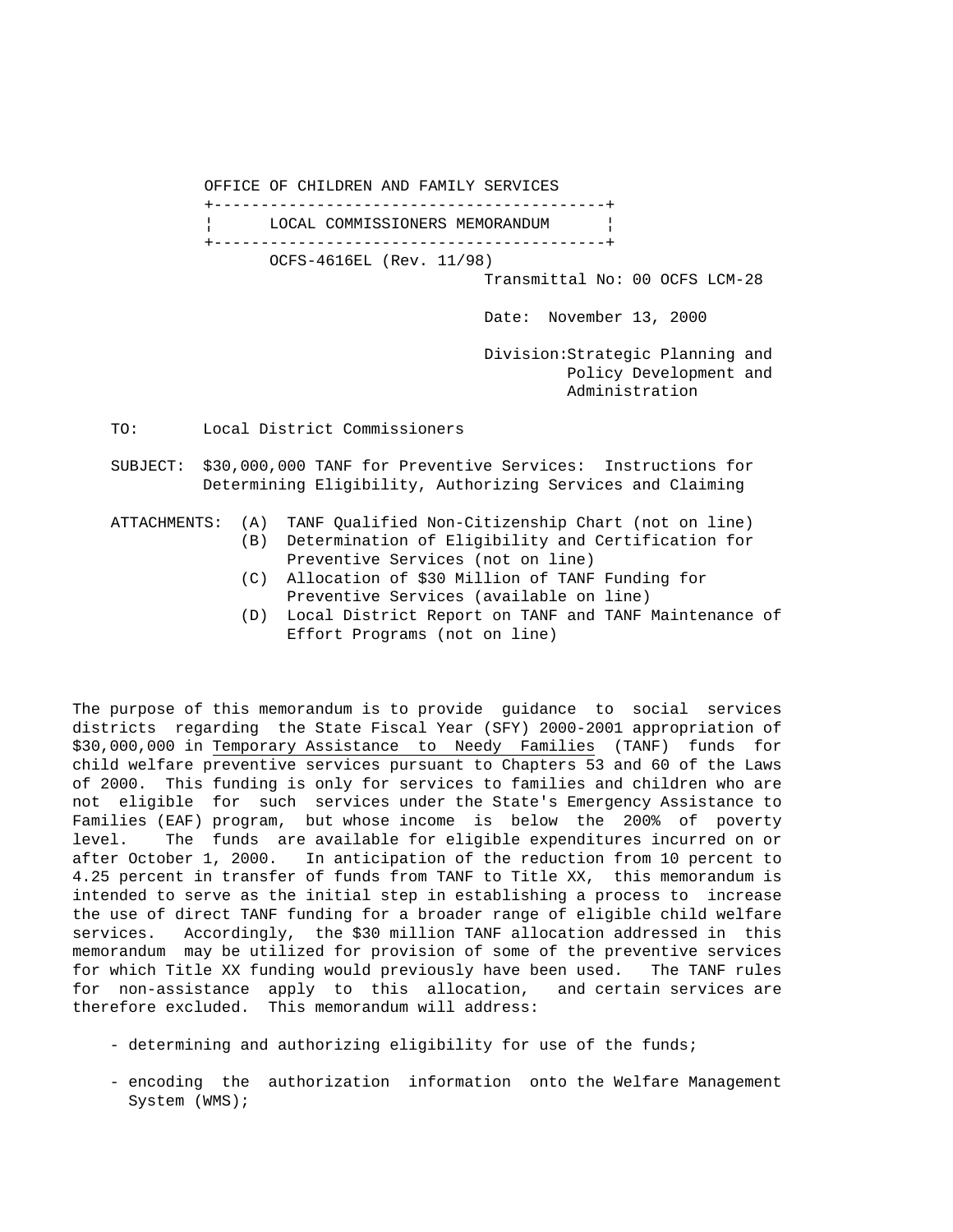Trans. No. 00 OCFS LCM-28 **Page No. 2** Page No. 2

- informing each district of the amount allocated under this funding and the manner in which the allocations were determined; and
- claiming the TANF funds up to the amount allocated to each social services district.

#### Determining Eligibility

Preventive Services provided with the support of TANF funds (in whole or part) are subject to both the Preventive Services standards in 18 NYCRR Part 423 and 18 NYCRR 430.9 and the TANF standards and needs requirements, including the requirement that family income is below 200% of the federal poverty level. Services provided with these funds must meet one of the following four purposes of TANF:

- 1. Provide assistance to needy families so that children may be cared for in their own home or in the homes of relatives;
- 2. End the dependence of needy parents on government benefits by promoting job preparation, work, and marriage;
- 3. Prevent and reduce the incidence of out-of-wedlock pregnancies and establish annual numerical goals for preventing and reducing the incidence of these pregnancies; or,
- 4. Encourage the formation and maintenance of two parent families.

In addition to meeting one of these four purposes, TANF-funded services must meet the TANF definition of "non-assistance." In general terms, these are services or benefits that are not intended to provide ongoing basic economic support. Day Care and Housing are examples of services which may be considered "assistance" under TANF, and consequently are excluded from funding under this allocation. Medical services, transportation and independent living services are also excluded. Parenting skills training and substance abuse counselling are examples of services which would not be considered TANF assistance and which could be provided within the rules governing this allocation.

TANF-funded services may be used to support only families that include a pregnant woman or a minor child living with a parent or caretaker relative.

The applicant must be a U.S. citizen or TANF-qualified alien. If the service is to be provided to all members of the applicant's household, all members of the household must also be U.S. citizens or TANF-qualified aliens. A list of those statuses that constitute TANF-qualified aliens can be found in Appendix A.

To be eligible for preventive services funded under this allocation, the gross income level of the family must be under 200% of the federal poverty level. Households which are receiving Family Assistance or Safety Net Assistance, HEAP, SSI, Medical Assistance or Food Stamps are income eligible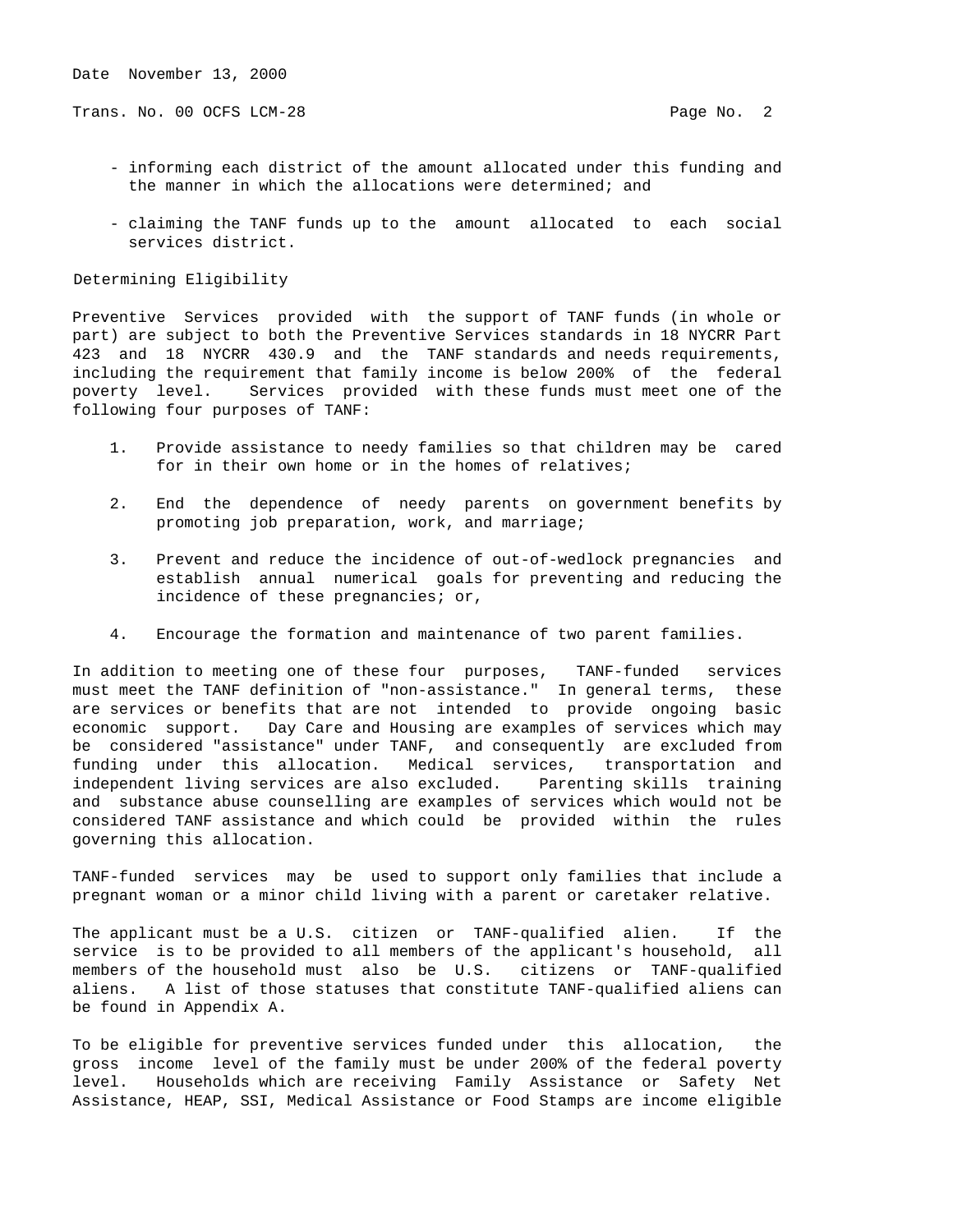Trans. No. 00 OCFS LCM-28 **Page No. 3** 

as they, by definition, meet the income requirements of up to 200% of poverty. Below is a chart outlining 200% of poverty income levels for each family size.

|                   | 00% of Poverty Income Standards                |          |
|-------------------|------------------------------------------------|----------|
|                   | Program year June 1, 2000 through May 31, 2001 |          |
|                   | Monthly                                        | Annual   |
| Family SizeIncome | Income                                         |          |
|                   |                                                |          |
|                   | \$1,392                                        | \$16,700 |
| 2                 | \$1,875                                        | \$22,500 |
| 3                 | \$2,358                                        | \$28,300 |
| 4                 | \$2,842                                        | \$34,100 |
| 5                 | \$3,325                                        | \$39,900 |
| 6                 | \$3,808                                        | \$45,700 |
| 7                 | \$4,292                                        | \$51,500 |
| 8                 | \$4,775                                        | \$57,300 |

For family units with more than eight members, add \$483 monthly or \$5,800 annually for each additional family member.

Households in receipt of or eligible for preventive services funded under the TANF Emergency Assistance to Needy Families (TANF-EAF) Program are not eligible for preventive services that are funded under this TANF allocation. Please refer to 94 LCM 52 for the eligibility standards for preventive services funded under EAF. The case record and authorization for TANF-funded services must document the family's ineligibility for TANF-EAF.

In order to receive services funded under this allocation, the parent or caretaker relative must sign the Common Application Form (LDSS 2921) or local equivalent that has been approved by the Office of Temporary and Disability Assistance (OTDA). The applicant must certify, among other items, the citizenship/alien status of each member of the household; the relationship of each member of the household to the applicant; the date of birth of each household member; the type and amount of income received by each household member; and the social security number (SSN) of each family member. Although not previously required for services cases, these items must be completed on the LDSS 2921, which will serve as the TANF Nonassistance certification document as well for WMS data entry. The form is being revised to indicate the requirements for completing these fields.

To comply with the federal TANF rules, social services districts must carefully and accurately determine eligibility for services funded under this allocation, as well as in the identification of expenditures for purposes of claiming. To assist social services districts in determining to which funding stream preventive services should be authorized, Attachment B, Determination of Eligibility and Certification for Preventive Services, has been developed. Social Services districts must complete this form for all preventive services authorizations, except preventive services provided under the OTDA Transitional Services and Policy TANF Services Plan.

The status of families in other public assistance programs can be used to determine eligibility for preventive services funded with this allocation. Households which are receiving Temporary Assistance or Safety Net Assistance are by definition categorically eligible as they meet all TANF eligibility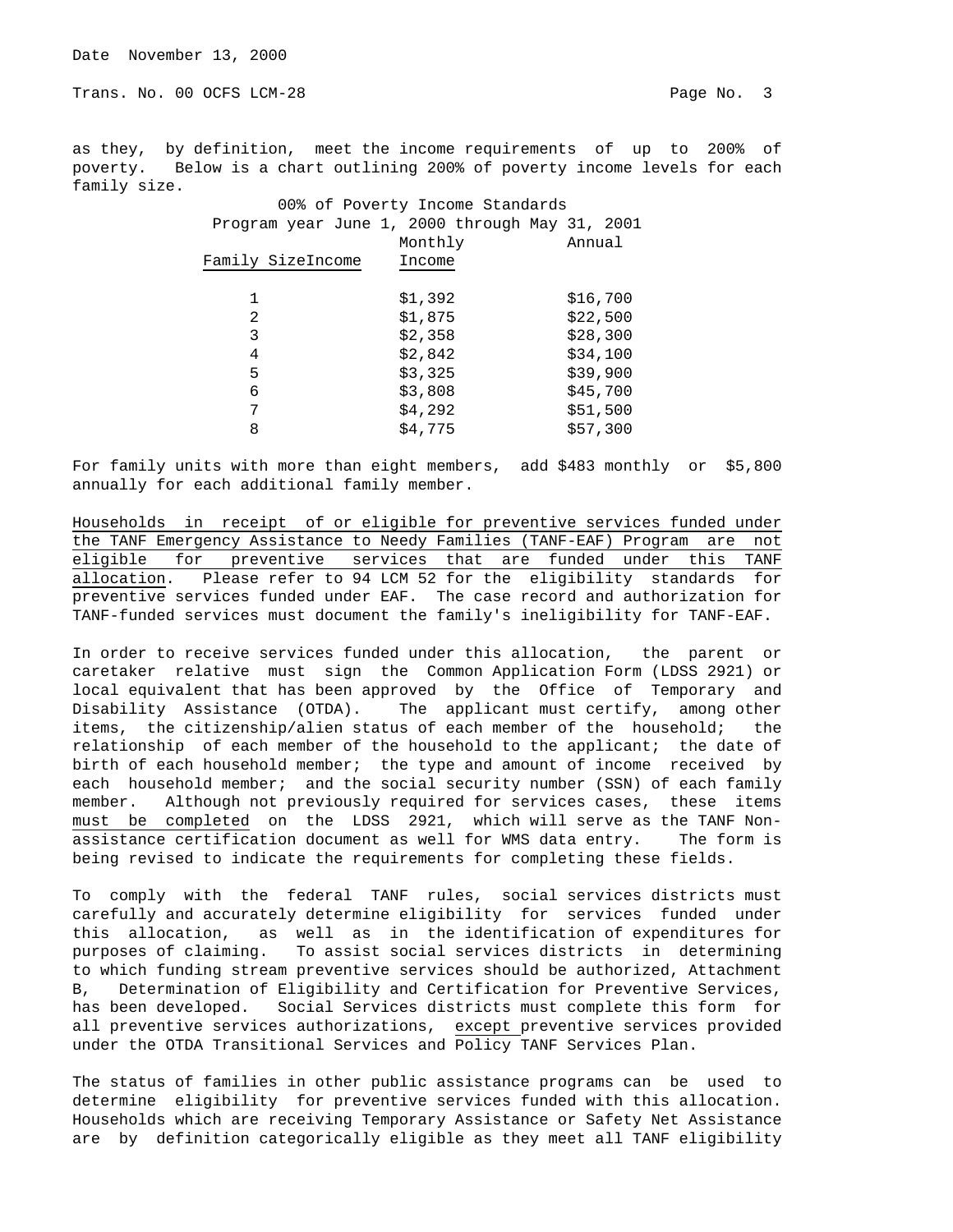Date November 13, 2000

Trans. No. 00 OCFS LCM-28 **Page No. 4** 

requirements. Households which are receiving HEAP, SSI, Medical Assistance or Food Stamps are income eligible, but the remaining requirements must be verified by the worker authorizing the service. In order to comply with TANF documentation requirements, a copy of the Clearance Report must be kept in the case record, together with the Common Application Form.

For households with an open services case, the Common Application Form which was completed at the time of the case opening must be updated and signed and dated by the client. All fields required for TANF Non-assistance mentioned above, i.e. citizenship/alien status of each household member, relationship of each household member to the applicant, date of birth, social security number, and type and amount of income received, must be completed for each household member.

Non-custodial parents are eligible for services funded under this allocation provided that a child support order obligating the non-custodial parent to pay child support is in place. If no child support order is in place, the non-custodial parent must supply the name, address, social security number, and date of birth of each child, and form LDSS-4728, Non-Custodial Parent Referral to Child Support Enforcement Unit, must be submitted to the social services district child support office.

These funds are available for Mandated, Non-Mandated and Community Based Preventive Services. The Community Based services must still have individually determined eligibility. The funds may not be used for services that are categorized as TANF assistance. Districts must review for TANF eligibility or other funding sources all preventive services cases open as of October 1, 2000 and later.

Under federal requirements, using these TANF funds for ongoing assistance payments equates to receipt of TANF public assistance. An example of a service considered to be assistance under TANF would be Preventive Housing Services rent subsidies. Each month that a family receives such assistance from these funds counts towards the family's 60-month lifetime limit for TANF assistance. It also results in the family's inclusion in the social services district's work participation rate calculations, and subjects the case to TANF data reporting requirements. Therefore, social services districts may not use these funds for ongoing services that are considered assistance under TANF rules. Examples of services which are allowable expenditures from this allocation are parenting skills training services and substance abuse counselling services. For a more detailed description of the types of services considered to be non-assistance and which are appropriate for funding under this allocation and for definitions of household members and gross income, please reference OTDA 00 LCM-20, "TANF Services for Individuals and Families with Incomes up to 200% of the Federal Poverty Level."

### Systems Instructions

As stated above, the Common Application Form (LDSS 2921) must be used to record each household member's citizenship/alien status, relationship to the applicant, date of birth, income received, and social security number. A new suffix code, suffix code D, will be enabled and is to be used for services authorized under this allocation. Suffix code D can be used with certain values of Service Type in both the DIR and POS fields. Allowable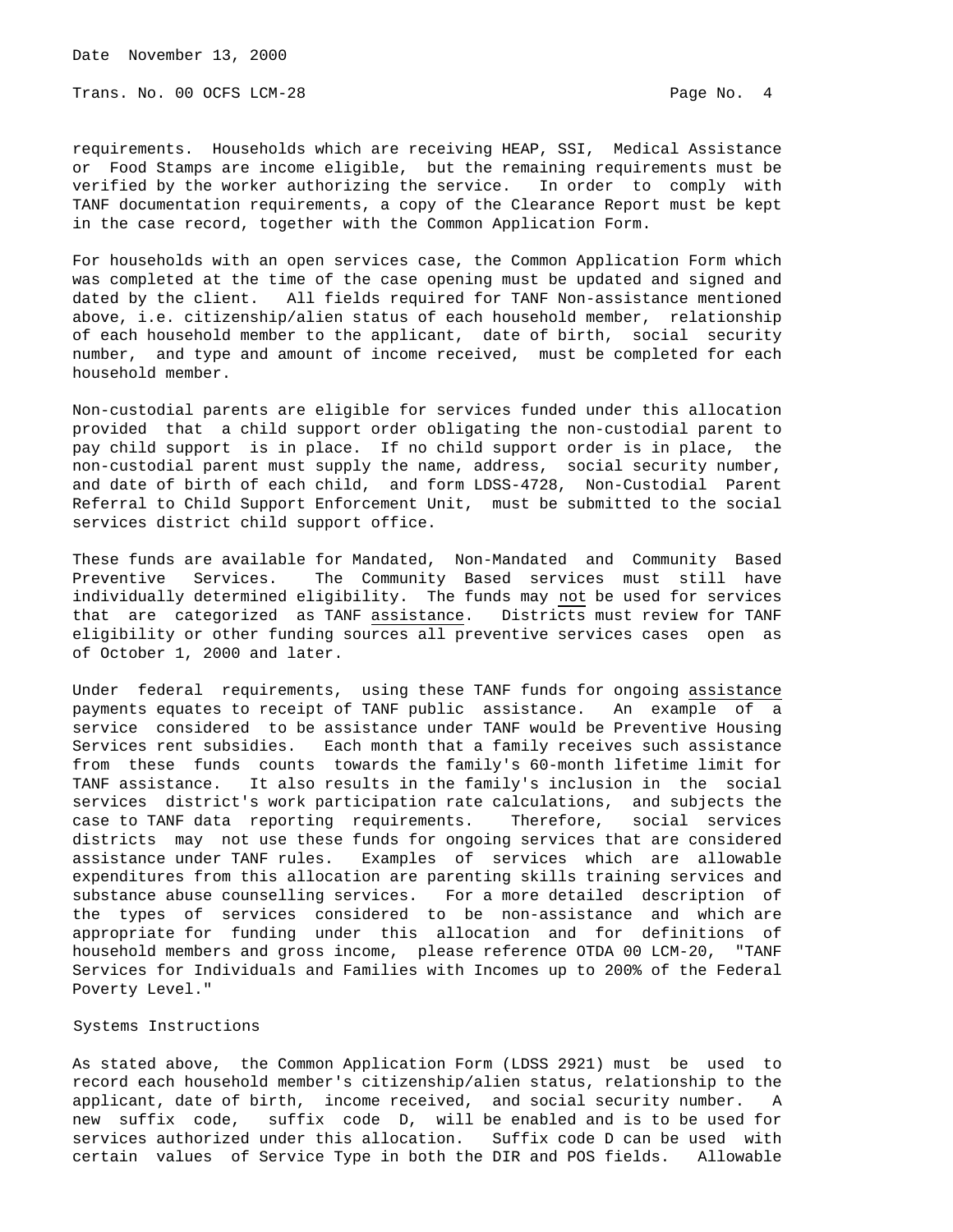Date November 13, 2000

Trans. No. 00 OCFS LCM-28 **Page No. 5** Page No. 5

DIR and POS values are:

 01- Adoption 06- Family Planning 8C- Crisis Respite Services (non-foster care) 10- Home Management 11- Homemaker 12- Housekeeper/Chore 21- Unmarried Parents Services 25- Preventive- Children, Mandated 26- Preventive- Children, Non-mandated 28- Drug Abuse Treatment Services\* 29- Alcohol Abuse Treatment Services\* 57- Parent Aide/Parent Training

\* For non-medical services only.

The suffix code can not be used with Eligibility 04, EAF.

Changes to WMS to support provision of services funded under this allocation are being tested. Social services districts will be informed of the completion of these system changes, as well as finalized system instructions, via the General Information System (GIS).

TANF Requirements for Protective Services and TANF Funds Transferred to Title XX

In the near future, the Office of Children and Family Services (OCFS) will issue subsequent Local Commissioners Memoranda that provide additional guidance to local social services districts with regard to direct TANF funding for Child Protective Services and TANF funds transferred to Title XX. Due to the Federal change limiting the TANF to Title XX transfer from the previous 10 percent to the current 4.25 percent, effective October 1, 2000, Title XX child welfare services can no longer be funded at the previous levels by the TANF to Title XX transfer. The Child Welfare Financing Proposal submitted to the Legislature on June 30, 2000, as required by Chapter 405 of the Laws of 1999, relies on the increased use of direct TANF funding to support both Child Preventive and Child Protective Services for expenditures for the October 2000 to September 2001 (FFY 2001) time period.

Local social services districts should expect that OCFS will release LCMs that will:

- Continue the procedures affecting expenditures for Title XX Preventive Services beyond the \$30 million currently allocated in this LCM;
- Extend the Preventive Services procedures described in this LCM to Child Protective Services to allow for direct charging to TANF; and
- Provide local districts with the ability to claim Title XX services funded with TANF funds transferred to Title XX through the Automated Claiming System.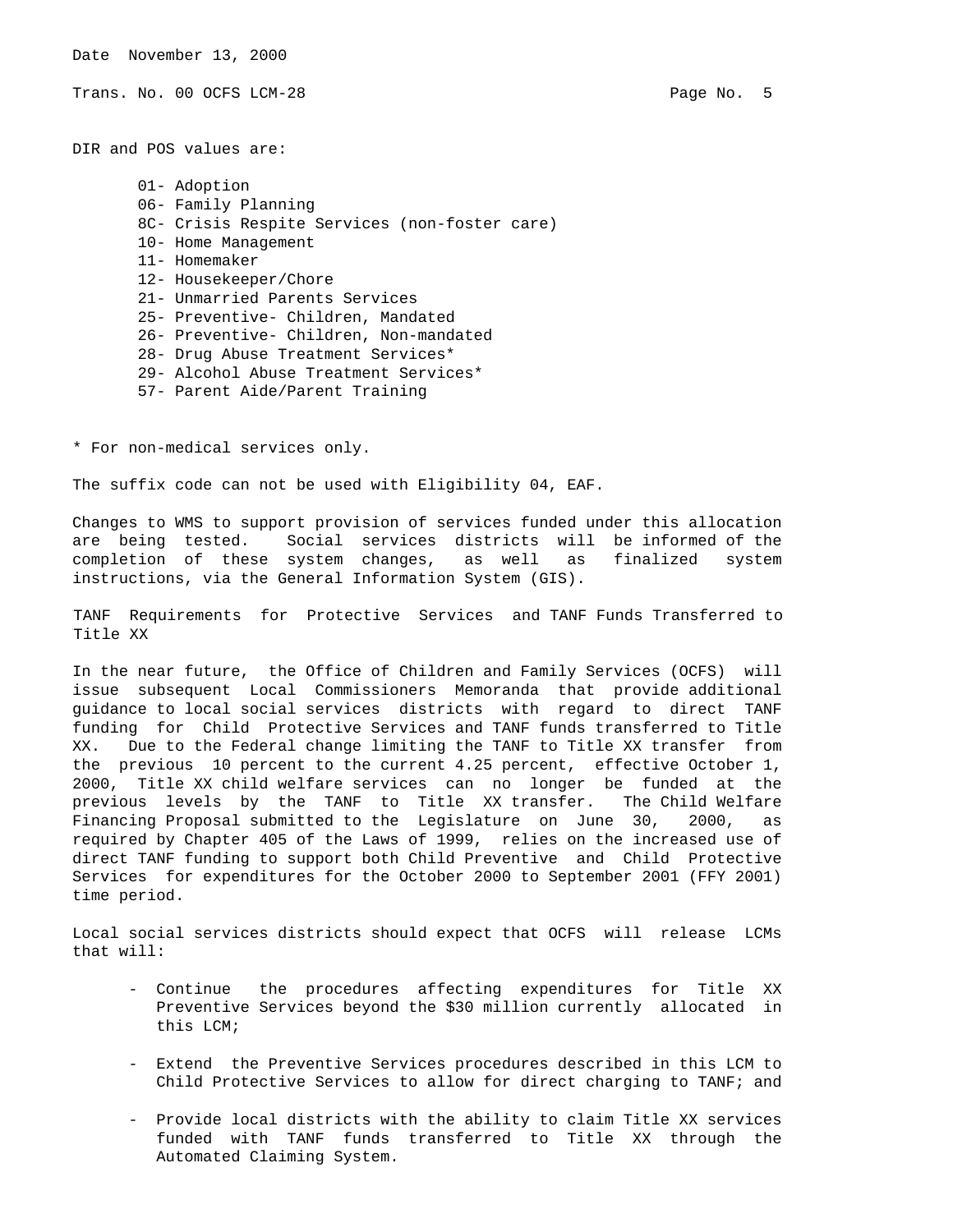Trans. No. 00 OCFS LCM-28 **Page No. 6** Page No. 6

In order to prepare for the March 31, 2001 expiration of the Family and Children's Services Block Grant and the April 1, 2001 effective date of the new Child Welfare Financing Proposal, local districts will need to have these procedures in place as soon as possible.

#### Allocation of \$30 million of TANF Funding for Preventive Services

These funds have been allocated on a percentage basis based on each social services district's claiming history for preventive services in FFY 1997-98 or FFY 1998-99, whichever is higher, net of any retroactive payments and as adjusted by the Services Random Moment Survey (SRMS) cost allocation plan. District allocation amounts are included as Attachment C.

#### Claiming Instructions

Claims for reimbursement for Preventive Services expenditures from the \$30,000,000 TANF funds should be filed on form LDSS-3922, Financial Summary of Special Projects. The "Project Name" for the period October 1, 2000 through September 30, 2001 is "PREVTANF2001." Amounts claimed should be reported on Line C.11 of the LDSS-3922. Reimbursement will be made at 100 percent of the amount claimed up to the amount of the district's allocation as shown on the attachment. The social services district's Family and Children's Services Block Grant allocation will be reduced by 50 percent of the amount of reimbursement made available to the district from the \$30,000,000 TANF funds for Preventive Services. In the event a social services district's remaining Family and Children's Services Block Grant payments are insufficient to absorb its share of the TANF Preventive Family and Children's Services Block Grant offset, the remaining amount will be taken from revenues otherwise due the district.

Data for identifying and claiming administrative costs related to these TANF 200 percent of poverty-eligible expenditures will be provided through the Random Moment Survey (RMS). The percentage allocable to TANF 200% of poverty will be available on the Automated Claiming System for the January through March 2001 quarter. On an interim basis, the percentage will be reported in the non-reimbursable (NR) field. Districts are to claim TANF 200% of poverty administrative expenditures on the schedule D-2 in the NR line and indicate under "Comments" that the amount is eligible for the TANF 200% of poverty program.

The \$30,000,000 in TANF funds will be used to reimburse claims for Preventive Services expenditures from October 1, 2000 forward for the 2000- 2001 Federal fiscal year.

#### Reporting Requirements

Reporting requirements for TANF Non-assistance include the total number of families served, and total expenditures, by month. Insofar as these funds are being authorized through WMS and claimed through the Benefits Issuance Control System (BICS), New York State will develop the capability to produce the necessary reporting data as soon as possible. Until the State has developed this capability, social services districts must use Attachment D, Local District Report on TANF and TANF Maintenance-of Effort Programs, to report the required information on a monthly basis.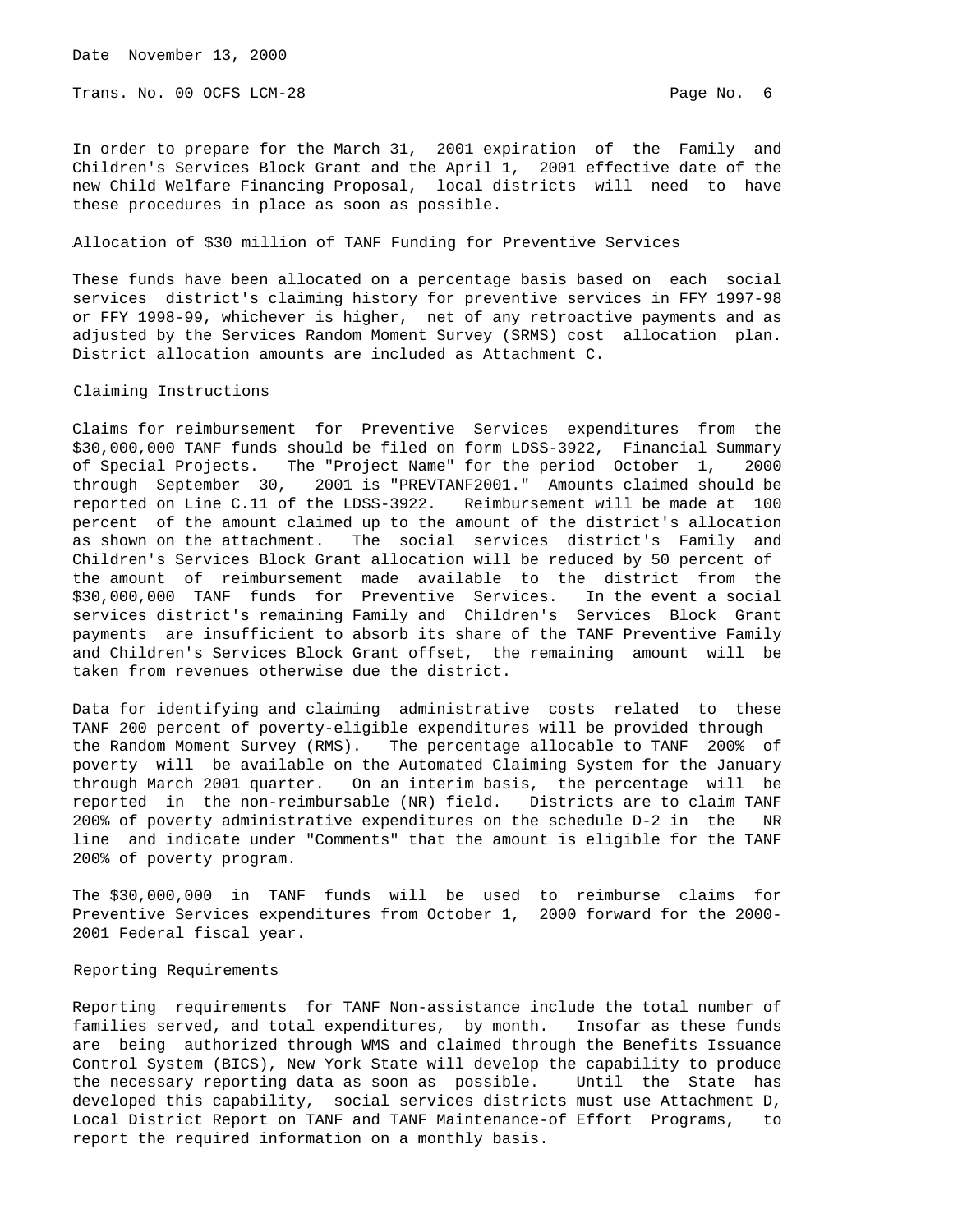Date November 13, 2000

Trans. No. 00 OCFS LCM-28 **Page No. 7** Page No. 7

Social services districts are required to complete Section I of this form. Please complete items 2., 3a., 4., and 5. Once the State has developed the capability to support these reporting requirements, social services districts will no longer be required to submit this form. Attachment D should be submitted together with form LDSS-3922, referenced above under Claiming Instructions.

Information/Questions Contact

To request additional information or to ask questions regarding these allocations, please contact:

Questions pertaining to the claiming instructions may be directed to Mr. Roland Levie (Regions I-IV) at 1-800-343-8859, extension 4-7549 (User ID # FMS001) or in Region V Mr. Marvin Gold at 212-383-1733 (User ID # 0FM270).

Fiscal questions may be directed to:

 Eric Petersen, Assistant Director Agency Budget Services 518-402-3324

Program questions may be directed to:

 Kate Couse Policy Analysis 518-474-9426

\_\_\_\_\_\_\_\_\_\_\_\_\_\_\_\_\_\_\_\_\_\_\_\_\_\_\_\_\_\_\_\_ \_\_\_\_\_\_\_\_\_\_\_\_\_\_\_\_\_\_\_\_\_\_\_\_\_\_\_\_\_\_\_\_\_\_\_\_\_

Melvin I. Rosenblat **William F. Baccaglini** Deputy Commissioner **Director** for Administration 50 Strategic Planning

and Policy Development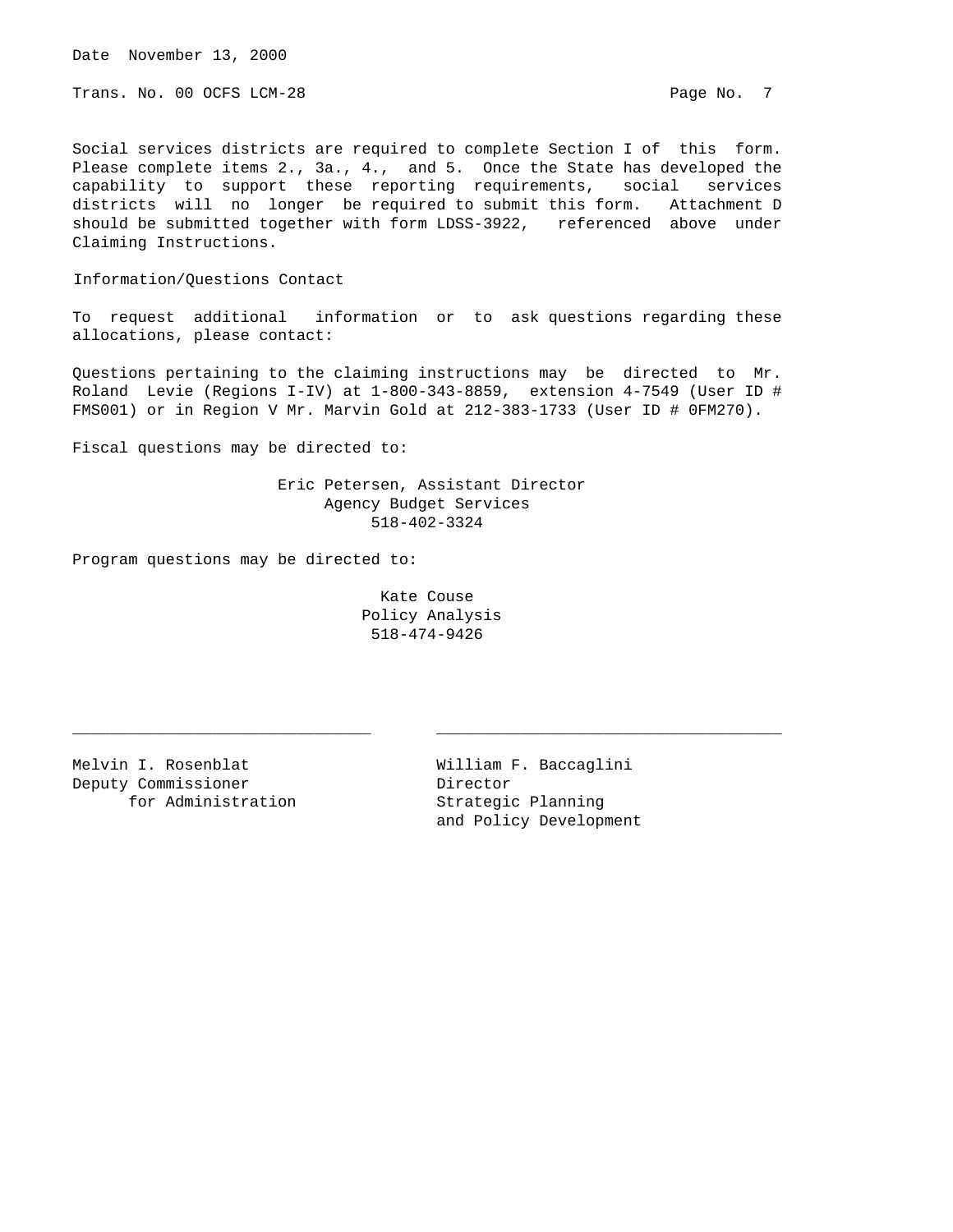Trans. No. 00 OCFS LCM-28 Page No. 8

# ATTACHMENT C

## ALLOCATION OF TANF \$30 MILLION FOR PREVENTIVE SERVICES

| District      | Preventive | F&CSBG Offset |
|---------------|------------|---------------|
| ALBANY        | 862,784    | 431,392       |
| ALLEGANY      | 57,166     | 28,583        |
| <b>BROOME</b> | 292,577    | 146,289       |
| CATTARAUGUS   | 76,138     | 38,069        |
| CAYUGA        | 57,472     | 28,736        |
| CHAUTAUQUA    | 71,142     | 35,571        |
| CHEMUNG       | 83,593     | 41,797        |
| CHENANGO      | 40,909     | 20,455        |
| CLINTON       | 59,458     | 29,729        |
| COLUMBIA      | 66,359     | 33,180        |
| CORTLAND      | 81,793     | 40,897        |
| DELAWARE      | 107,597    | 53,799        |
| DUTCHESS      | 214,620    | 107,310       |
| ERIE          | 1,065,937  | 532,969       |
| ESSEX         | 16,649     | 8,325         |
| FRANKLIN      | 23,510     | 11,755        |
| FULTON        | 27,407     | 13,704        |
| GENESEE       | 43,064     | 21,532        |
| GREENE        | 31,830     | 15,915        |
| HAMILTON      | 1,054      | 527           |
| HERKIMER      | 45,825     | 22,913        |
| JEFFERSON     | 77,823     | 38,912        |
| LEWIS         | 12,268     | 6,134         |
| LIVINGSTON    | 35,954     | 17,977        |
| MADISON       | 54,506     | 27,253        |
| MONROE        | 1,597,294  | 798,634       |
| MONTGOMERY    | 31,324     | 15,662        |
| NASSAU        | 602,615    | 301,308       |
| NIAGARA       | 163,566    | 81,783        |
| ONEIDA        | 414,516    | 207,258       |
| ONONDAGA      | 987,440    | 493,720       |
| ONTARIO       | 50,844     | 25,422        |
| ORANGE        | 521,493    | 260,747       |
| ORLEANS       | 24,135     | 12,068        |
| OSWEGO        | 204,747    | 102,374       |
| OTSEGO        | 79,375     | 39,688        |
| PUTNAM        | 28,961     | 14,481        |
| RENSSELAER    | 128,066    | 64,033        |
| ROCKLAND      | 263,404    | 131,702       |
| ST. LAWRENCE  | 76,541     | 38,271        |
| SARATOGA      | 101,779    | 50,890        |
| SCHENECTADY   | 530,653    | 265,327       |
| SCHOHARIE     | 26,486     | 13,243        |
| SCHUYLER      | 10,566     | 5,283         |
| SENECA        | 55,327     | 27,664        |
| STEUBEN       | 143,326    | 71,663        |
| SUFFOLK       | 552,519    | 276,260       |
| SULLIVAN      | 120,864    | 60,432        |